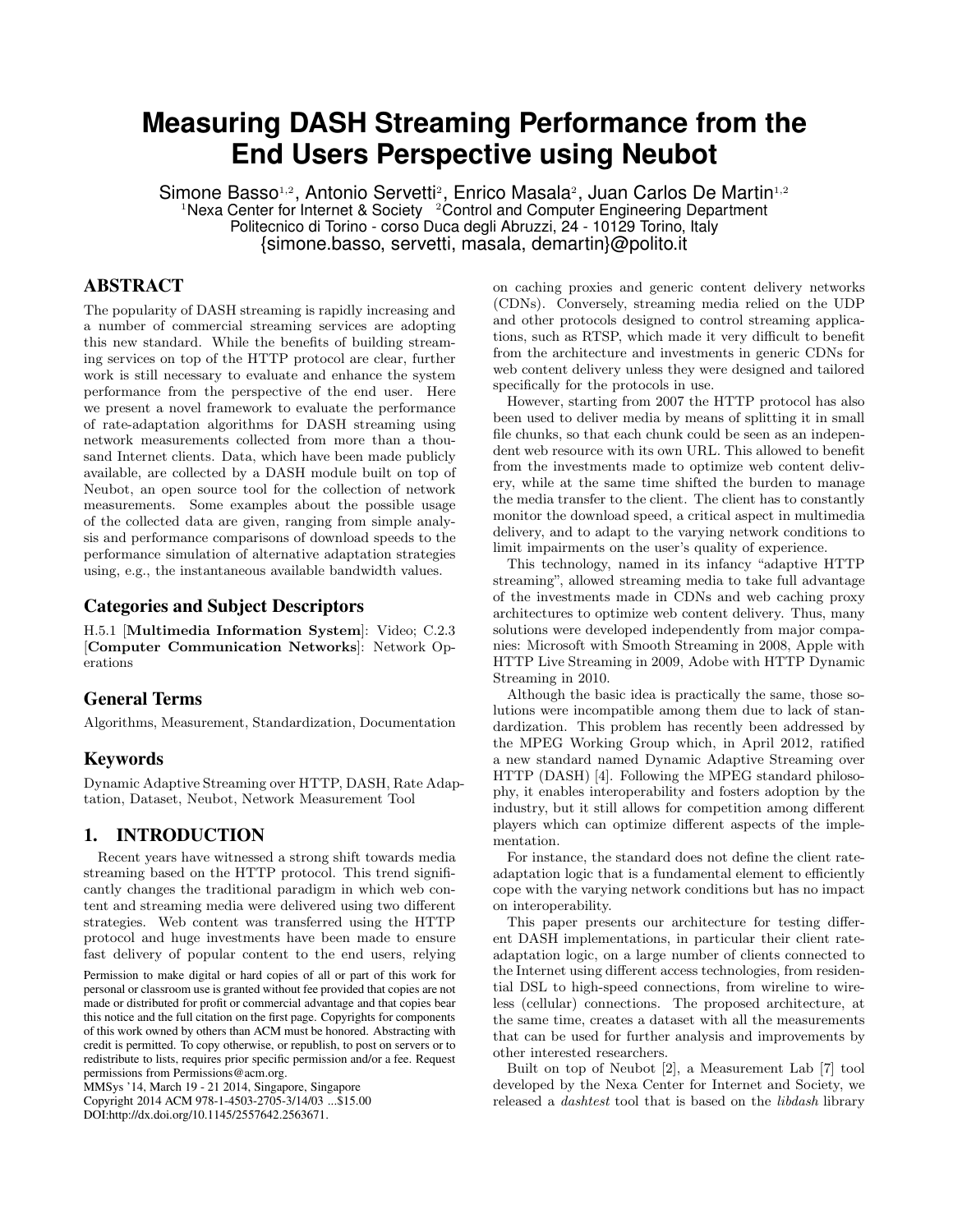and the DASH dataset [5] and that periodically tests and records DASH streaming sessions from each Neubot client to a server in the Internet. These measurements provide insights into the performance of DASH streaming on a large scale and they may provide cues to improve the design of new rate adaptation logic algorithms in terms of quality of experience. Some examples are shown in this work.

The remainder of this paper is organized as follows. Section 2 presents the related work, the motivation for data collection and the intended use of the data set. Section 3 gives a detailed description of the architecture used to perform the tests and to collect the dataset, that is based on a tool called Neubot. The details on the format of the data collected and some characterizing statistics are presented in Section 4. Finally, Section 5 concludes the paper.

# 2. RATIONALE AND RELATED WORKS

A key feature of MPEG DASH is the ability to handle bandwidth variations during a streaming session. A pullbased system is described in which the client is responsible for selecting and requesting the most appropriate resources from the server. Therefore, the streaming logic completely resides on the client side, i.e., the client can vary the streaming media bitrate every time a new media segment is required.

To date most of the open source software implementations that support DASH are based on the libdash library that, however, provides only two basic adaptation algorithms: manual adaptation and always lowest bitrate. Other open source implementations such as Mozilla (https://www.mozilla.org) and VLC (http://www.videolan.org/) rely on a long term average bitrate adaptation algorithm where the target bitrate of the next media segment, to be downloaded, is computed as the average bitrate of the whole streaming session.

Besides these simple algorithms, the research literature presents several papers that address the issue of designing and comparing the logic of different adaptation algorithms in a number of network environments.

Liu et al. [6] propose an algorithm that use the ratio of the segment duration and the latest single segment fetch time to detect network congestion and spare network capacity. The technique is evaluated using the network simulator ns-2 in the presence of exponential and constant bit-rate background traffic. Other papers consider instead real word scenarios. Akhshabi et al. [1] experimentally evaluate the rate adaptation algorithms implemented in three major players (Smooth Streaming, Netflix, OSMF). Muller et al. [8] evaluate their DASH implementation on a vehicular network scenario and compare its performance with other proprietary systems.

In addition to the academic interest in DASH, HTTPbased adaptive streaming solutions are increasingly chosen by several companies as the delivery method for streaming media. A first live and large-scale demonstration occurred with the 2012 London Olympics that reported up to 1,000 concurrent viewers, then Wimbledon and Roland Garros followed. In the industry premium on-demand services are also reported to be based on HTTP streaming such as Netflix, LoveFilm, and Amazon Instant Video.

However, none of these implementations or studies released to the public their data on the experienced network conditions, the logic of the adaptation algorithms, the measured download rates. As a consequence, it is extremely difficult to evaluate and compare different DASH algorithms, and there is a significant lack of a common dataset that can be used for this purpose.

To the best of our knowledge the only public dataset for DASH has been released in 2012 by Lederer et al. [5] and it mainly consists of A/V material for video quality evaluation. It comprises several videos with a duration between 10 and 90 minutes, that are provided in different segment lengths as well as in different representations ranging from 50 kb/s up to several Mb/s.

Using that dataset as a starting point, we add our contribution to the study and evaluation of DASH adaptation logic (AL) and algorithms with the release of a companion dataset with a huge collection of network measurements from DASH streaming sessions on the Internet. The measurements are collected by means of a Neubot [2] module for DASH that is inspired by the protocol implementation of the libdash library and that periodically tests and records DASH streaming sessions from each Neubot client to a random server in the Internet.

As will be detailed in Section 3, Neubot is a research project based on a lightweight open source program that runs in the background on thousands of Internet clients and periodically performs transmission tests with test servers hosted by the distributed Measurement Lab platform. Transmission tests probe the Internet using various application level protocols (which now include DASH) and test results are published on the web allowing anyone to inspect and analyze the data for research purposes.

The dataset, containing all the measurements collected by the Neubot clients and the preliminary analysis presented in this paper, is available at (http://media.polito.it/mmsys14).

## 3. METHODOLOGY

In this section we describe the Neubot architecture, the integration between Neubot and Measurement Lab, the Neubot DASH module, and the dashtest adaptation logic.

#### 3.1 The Neubot Architecture

Fig. 1 shows the Neubot architecture, which consists of the Neubot program, the configuration server, the discovery server, the test servers, and the collect server.

The Neubot program (henceforth, Neubot) is a piece of software, written in Python, that volunteer users install on their computers. Neubot runs in the background as a system



Figure 1: Neubot architecture. Instances on the users' computers are coordinated by the Neubot configuration server and connect to a test server to perform a network tests. Results are collected on the collect server.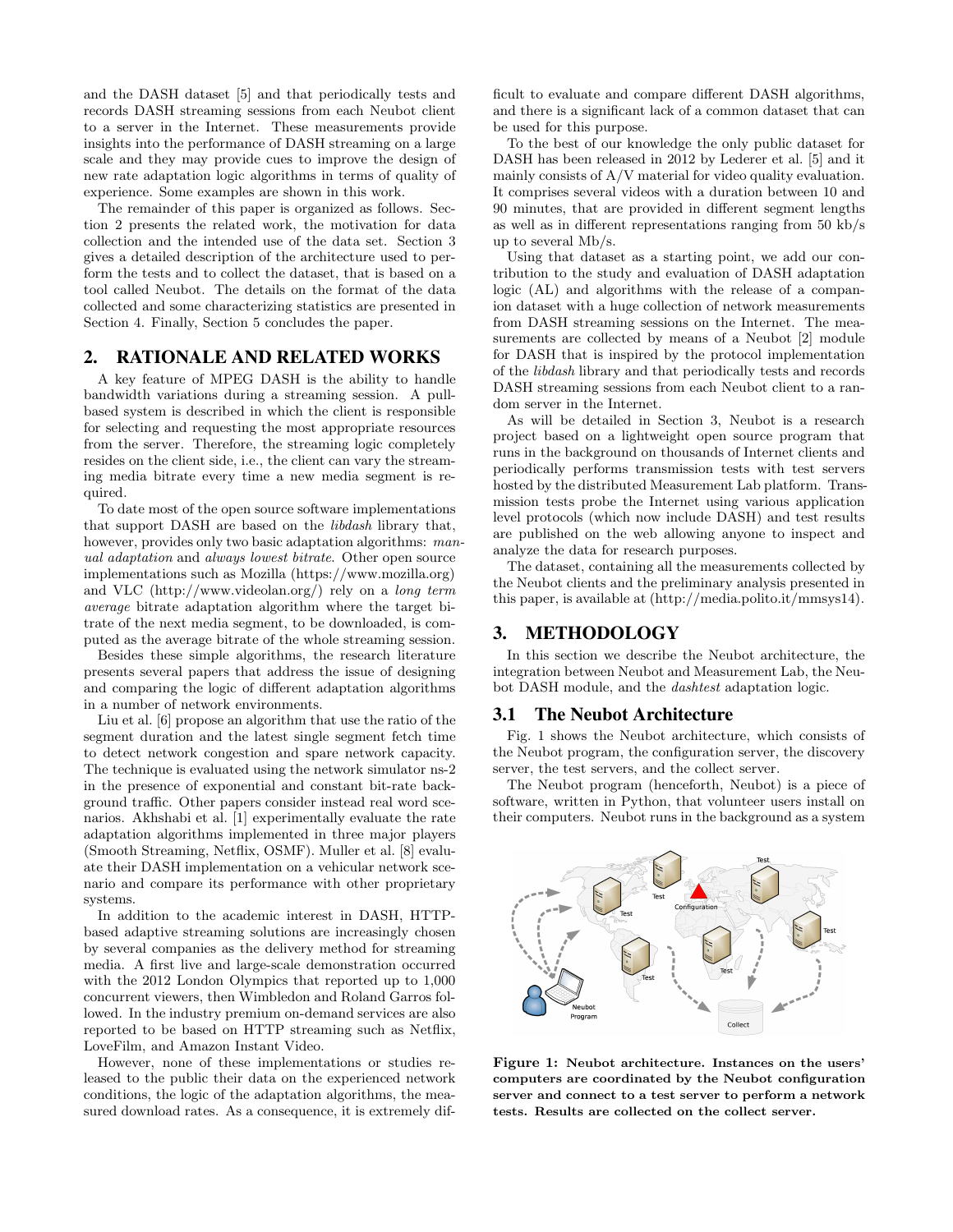service and every 30 minutes performs a network test (henceforth, test), by cooperating with the configuration server, the discovery server, and the test servers. In the following, we call an instance of the Neubot program running on the computer of a user 'the instance'.

Before running a test, the instance connects to the configuration server and invokes the Web API that returns the list of available tests<sup>1</sup>. Then, the instance selects one of the available tests (which we call the 'selected test'); the current implementation, in particular, picks the dashtest with higher probability than the other tests, because the dashtest is the current focus of our studies.

After the instance has selected a test, it connects to the discovery server and invokes the Web API that returns the address of a test server. By default such Web API returns the address of the closest server, but the instance may also request a random server<sup>2</sup>.

Next, the instance connects to the test server address returned by the discovery server. The test server assigns to the instance a temporary token and inserts the instance into a wait queue. The instance has to wait for its turn to perform the test, which arrives when it reaches the front of the queue. At that point, the test server authorizes the instance to start the test, by passing to the instance an authorization token and other test parameters (e.g., in the dashtest case, the list of available representation bitrates).

During the test, the test server and the instance measure test-specific performance metrics. After the test, the test server and the instance share what they measured, and save the measurements results on their local disk.

Every day the collect server collects the results from the test-servers disks, and publishes them on the web.

#### 3.2 Integration with Measurement Lab

The test servers are hosted by Measurement Lab (M-Lab), a distributed server platform that hosts open-source network-performance tools [3]. In practice, M-Lab provides a Linux-Vserver (virtual private server) in which Neubot is run in test server mode. As of October 2013, there are 124 M-Lab servers operating across 40 geographically-distributed sites around the globe.

M-Lab also provides Neubot with the functionalities of the discovery and the collect servers. The discovery server functionality is implemented by mlab\_ns (the M-Lab Name Service), which is a Google App Engine application that returns the address of the closest M-Lab server or, optionally, of a random M-Lab server.

The collect-server functionality is implemented by the M-Lab data-collection pipeline, which every day fetches the results from the test servers and publishes them on the Google Cloud Storage service.

#### 3.3 The Neubot DASH Module

The *dashtest* is implemented by mod\_dash, a Neubot module that emulates the DASH streaming of a video resource composed of fifteen two-second segments. Each segment is available in one of the bitrate representations used by the DASH dataset (100, 150, 200, 250, 300, 400, 500, 700, 900, 1200, 1500, 2000, 2500, 3000, 4000, 5000, 6000, 7000, 10000,  $20000 \text{ kb/s}$ .

Differently from a standard DASH implementation there is no media presentation description (MPD), but the test server sends the list of available bitrates to the instance just before the beginning of a test. Also, differently from a real DASH stream, the video payload is emulated by a sequence of random bytes.

The mod dash module is composed of a mod dash test server (HTTP-request handler) and a mod\_dash client (henceforth, client). The client connects to the test server and requests the fifteen emulated-video segments using the adaptation logic that we describe in the following subsection.

#### 3.4 The Dashtest Adaptation Logic

At the beginning, the client requests the first segment using the most-conservative bitrate representation, i.e., 100 kb/s. After the download of each segment the client computes the estimated available bandwidth (EAB) dividing the size of the segment in kbit by the download time in seconds. Subsequent segments are requested using possibly diverse representations that depend on the network conditions, i.e., the client selects the highest available representation bitrate that is lower than the EAB.

Note that all the segments are requested using the same persistent HTTP connection and, because the interval between two consecutive requests is in general smaller than the retransmit timeout, TCP should not exit the congestion avoidance state (unless, of course, network losses force the connection out out of such state).

This logic aims at selecting a representation bitrate that permits the download of the next segment in about two seconds (that is the emulated playout duration of the segment). However, when network conditions deteriorate and the dashtest estimates that too much bandwidth is being used, we adopt a mechanism to further reduce the EAB. We are concerned, in fact, that the *dashtest* could have a negative impact on the QoE of users' foreground flows.

The mechanism is implemented as follows and it is ispired by the the LEDBAT congestion control algorithm [9]:

```
if EDT > PLAY_TIME :
REL_ERR = 1 - EDT / PLAY_TIME
EAB = EAB + REL_ERR * EABEAB = max(min\_rep\_bitrate, EAB)
```
in which EAB is the estimated available bandwidth, EDT is the elapsed download time, PLAY TIME is the playout duration of the segment, and min rep bitrate is the minimum bitrate available in the DASH dataset.

As it will be detailed in Section 4.2, since the dashtest also records the channel throughput during the test, the measured data can be used to simulate the performance of more complex players (i.e., with different adaptation algorithms) in the same network conditions.

| Name                            | last year | last 3 months |
|---------------------------------|-----------|---------------|
| $\#$ of countries               | 146       | 108           |
| $\#$ of Autonomous Systems (AS) | 1744      | 1036          |
| $#$ of UUIDs                    | 4060      | 2089          |
| $\#$ of IP addresses            | 112371    | 29275         |
| $\#$ of Different Locations     | 9613      | 4610          |
| Median of $\#$ all tests per IP | 12        |               |
| Median of $#$ dashtest per IP   |           |               |

Table 1: Dataset statistics as of Nov 11, 2013.

<sup>1</sup>Possibly tailored to the instance location and ISP.

<sup>2</sup>For the dashtest, which aims at probing many diverse network paths, the instance requests a random server.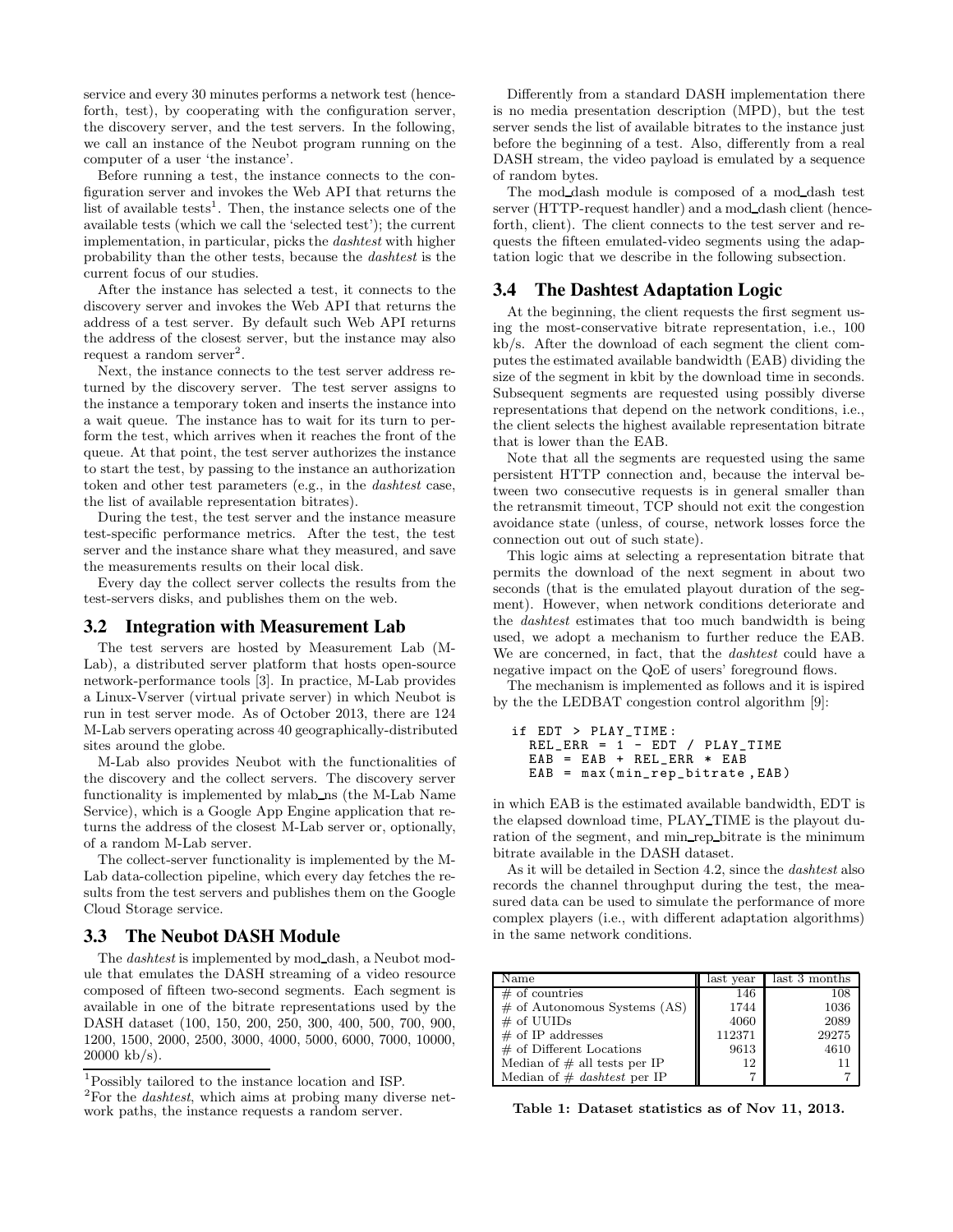| <b>NAME</b>          | <b>EXAMPLE</b>                       | <b>DESCRIPTION</b>                                                 |  |
|----------------------|--------------------------------------|--------------------------------------------------------------------|--|
| uuid                 | 7528d674-25f0-4ac4-aff6-46f446034d81 | Random unique identifier of the Neubot instance, useful to perform |  |
|                      |                                      | time series analysis.                                              |  |
| platform             | $\overline{\text{linux2}}$           | The operating system platform, e.g. "linux2", "win32".             |  |
| version              | 0.004016008                          | Neubot version number.                                             |  |
| real_address         | 130.192.225.141                      | Neubot's IP address, as seen by the server.                        |  |
| internal_address     | 130.192.225.141                      | Neubot's IP address, as seen by Neubot.                            |  |
| remote_address       | 80.239.142.212                       | The server's IP address.                                           |  |
| whole_test_timestamp | 1382434858                           | Time when the test was performed (Unix epoch time).                |  |
| srvr_data.timestamp  | 1382434858                           | Time when the test was performed on the server (Unix epoch time).  |  |
| timestamp            | 1382434858                           | Time when the test was started (Unix epoch time).                  |  |
| clnt_schema_version  | 3                                    | Version of the client schema.                                      |  |
| connect_time         | 0.02469491958618164                  | RTT estimated by measuring the time that connect() takes to com-   |  |
|                      |                                      | plete, measured in seconds.                                        |  |
| iteration            | 14                                   | Sequence number of the current donwload request.                   |  |
| request_ticks        | 1382434858.103292                    | Time when the request was performed on the server (Unix epoch      |  |
|                      |                                      | time).                                                             |  |
| elapsed_target       | $\overline{2}$                       | Expected download duration, measured in seconds.                   |  |
| rate                 | 20000                                | Segment representation rate for the current request, measured in   |  |
|                      |                                      | kbit/s.                                                            |  |
| elapsed              | 0.5023031234741211                   | Time elapsed from the download request to the end of the download  |  |
|                      |                                      | (i.e. download duration), measured in seconds.                     |  |
| received             | 5000131                              | Amount of bytes received from the server for the current request,  |  |
|                      |                                      | measured in bytes.                                                 |  |
| delta user time      | 0.06000000000000005                  | Accumulated user time during a request, measured in seconds.       |  |
| delta_sys_time       | 0.06000000000000005                  | Accumulated system time during a request, measured in seconds.     |  |

Table 2: Dashtest data format

# 4. DESCRIPTION OF THE DATASET

This Section briefly characterizes the measurements collected by the dashtest and discusses some insights that can be extracted from the measurements. These characterizations may be the foundation for further studies with real world measurements by researchers that aim at evaluating the performance of DASH streaming. Neubot counts about 1,000 users each day and a slightly higher number of IPs because some of the users connect their machine from both home and office locations with typically two different addresses. The number of tests run each day is about 20,000 and they comprise all the four implemented tests. Other statistics are presented in Table 1 and up to date information is available at (http://media.polito.it/neubot).

The Neubot DASH module performs about 10,000 tests each day involving more 1,000 IP addresses from about 100 countries and 1,000 autonomous systems.

A single dashtest lasts about 30 seconds because it performs the download of 15 two-second long segments at the available download bitrate.

Each test result is described with a number of properties that characterize the Neubot client, the server, the connection and each one of the segment downloads. The values that are recorded for each test are listed in Table 2.

The first set of values, from *uuid* to *remote\_address*, describes the configuration of the Neubot client and it does not change with the type of test. The second set of values, from whole test timestamp to connect time, describes the current dashtest and it is fixed among all the segment downloads in the same test. The field  $srvr\_data.time stamp$  can be used, with the remote address to uniquely identify each test. The third set of values, from *iteration* to *delta\_sys\_time*, characterizes the download of each segment.

After each test the client sends the results, in JSON format, to the server where they are stored. Then, once per day, the M-Lab data-collection pipeline fetches the results and publishes them on the Google Cloud Storage service. All the data collected by Neubot are available to the public through the Google Cloud Storage service without any restriction under a No Rights Reserved Creative Commons Zero Waiver.

All the Neubot raw data are organized into tarballs, which are grouped by the tool that generated the data, the date when the data was collected, and the server that collected the data. This means that each tarball contains all the data collected during a single day, by a single tool running on a single M-Lab server. For example, the tarball 20131008T000000Z-mlab1-lga01-neubot-0000.tgz contains the first 1GB of data collected by all the Neubot tests that were served by the M-Lab server mlab1-lga01 on October 8, 2013. The document at (https://code.google.com/p/mlab/wiki/HowToAccessMLabData) describe how to access all the M-Lab data.

The Neubot DASH dataset contains the results of dashtests that are part of the tarballs for the months of November and December 2013, and January 2014.

## 4.1 Dataset Analysis

A deeper analysis of the data collected in the dataset allows to characterize the tests in terms of client geographic location, time of day at which they are performed and connection throughput.

The authorization to publish the *real address* of the client, given by the Neubot users, allows us to determine the client country, region, city, latitude and longitude, and also the Autonomous System to which their IP belongs. For example, Fig. 2 shows the location of the clients in October 2013 as results from the IP geolocation information given by the free Geolite service provided by (http://www.maxmind.com). A more extended representation covering all the 10,000+ different IPs and the 2,000+ different locations from which Neubot test have been performed can be accessed on the web at the following link (http://media.polito.it/neubot/world).

Since Neubot is an always running background process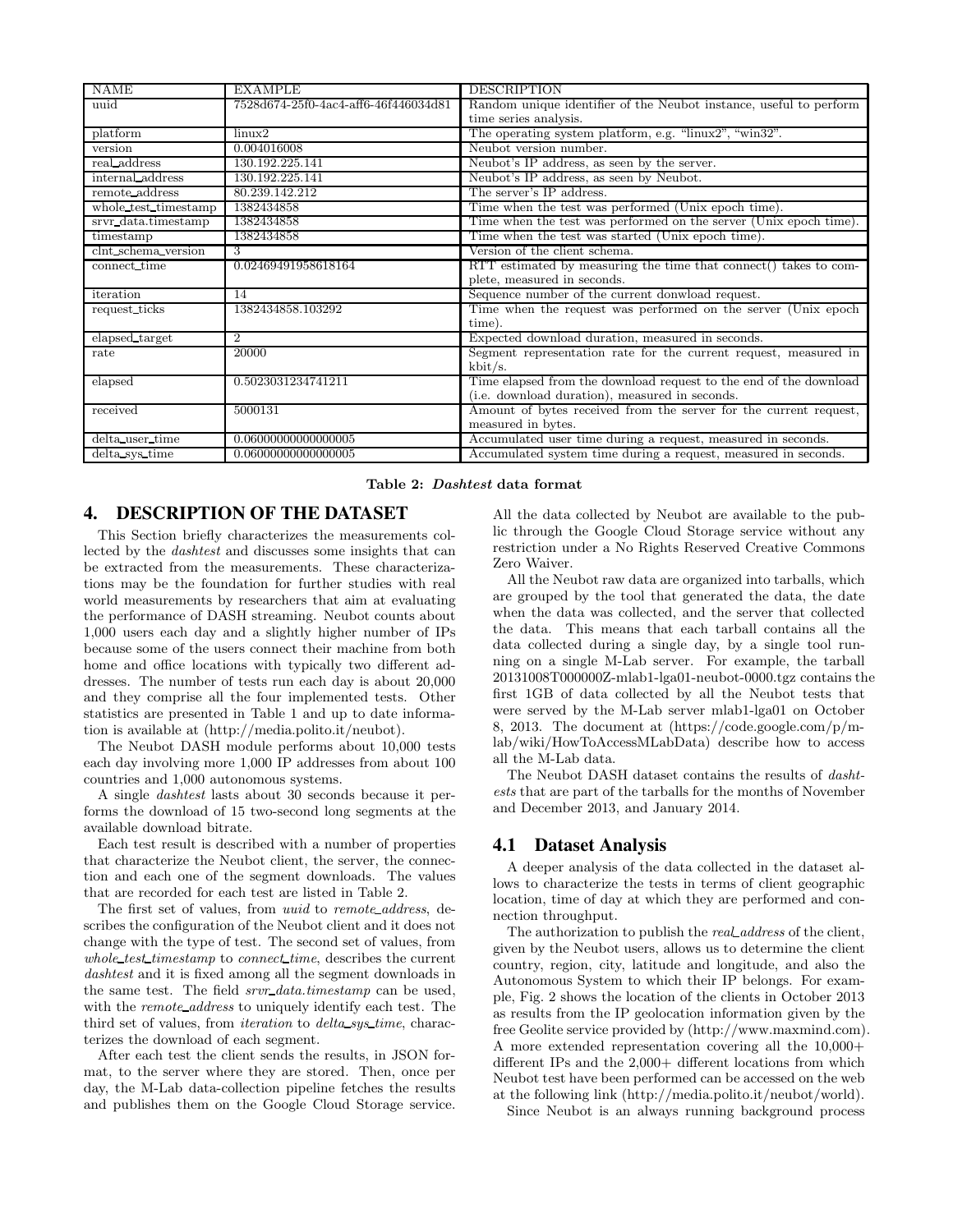

Figure 2: Geographical distribution of the Neubot clients in the world on the basis of their IP address. Figure refers to tests run in October 2013.

that schedules tests two times per hour, the dataset presents repeated tests per IP in a single day. The top graph in Fig. 3 maps the distribution of the tests during a day (November 2, 2013) for each one of the client IPs. IPs are sorted on the x axis as a function of the number of tests run in a day. The middle graph of Fig. 3 shows that more than half of the IPs run more than 7 tests a day (e.g., IP no. 470 run a dashtest at 2:30, 5:11, 6:50, 8:39, 12:32, 16:31, 17:02 ). The tests are almost equally distributed during the day as shown in the bottom graph of Fig. 3. The mean is 360 tests per hour.

Some insights into the characteristics of the dashtest results are shown in Fig. 4 that presents the histogram of the average download bandwidth measured by all the clients of a given Internet operator in the last year: values have been grouped for each IP for each day, then averaged and plotted in the histogram.

The graph clearly shows the typical download speed for that operator, which has a popular and cheap DSL offer at 7 Mb/s nominal speed. The sharp drop after that value is due to the fact that only few customers signed for more expensive contracts with higher nominal speeds. Moreover, note that the actual speed may be quite variable since it also depends on the network congestion at the time of measurement. This type of results is just a small sample of the information that researchers can extract from the dataset to investigate the potentiality of new techniques in the context of DASH streaming systems.

## 4.2 Example of DASH Simulation

In addition to the analysis of the collected data, dataset measurements can be used to drive simulations that test the performance of different rate adaptation algorithms on a given recorded trace. While the recorded trace is bound to the adaptation logic used for the measure, it is also able to provide information on the measured bitrate during the download of each segment. i.e., nearly every two seconds.

With the assumption that during each "sampled period" the connection bandwidth is constant and equal to the measured average bitrate, we can linearly interpolate the values between each point to produce a "download bitrate" suitable to run simulations.

Figure 5 shows an example in which the measured bitrates are used to draw the arrival time of each byte of the streaming session. With this information we can simulate the behavior of any specific adaptation logic.



Figure 3: Distribution of dashtests during a day (November 2, 2013) for each client IP address. Each value on the x axis correspond to an unique IP. IPs are sorted on the x axis as a function of the number of tests run in a day. Each dot in the main graph represents a test from a given IP at a given time of day. The middle graph shows the number of tests per IP in a day and the bottom graph the number of tests per hour.

For testing purpose we implemented three adaptation algorithms named a) session average bitrate (SAB), b) last segment bitrate (LSB), and c) moving window average bitrate (WAB). SAB is the algorithm currently implemented in the VLC DASH plugin and requests the highest representation bitrate (HRB) which is lower than the average bitrate measured from the beginning of the streaming session. The LSB algorithm requests the HRB which is lower than the bitrate measured for the download of the last DASH segment. The WAB algorithm requests the HRB which is lower than



Figure 4: Number of occurrences of average download speed values over the last year (only clients connected using a given Internet operator).